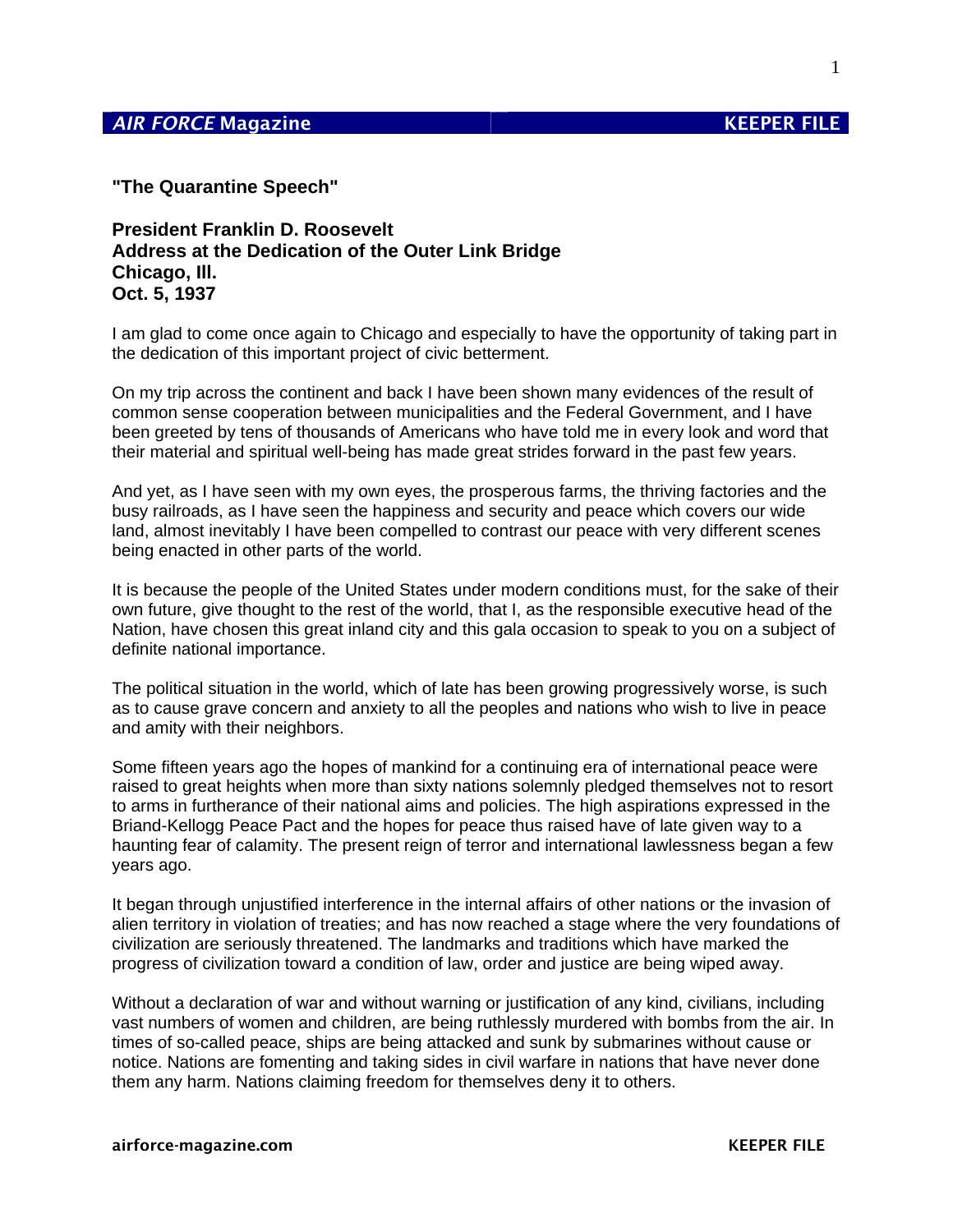Innocent peoples, innocent nations, are being cruelly sacrificed to a greed for power and supremacy which is devoid of all sense of justice and humane considerations.

To paraphrase a recent author "perhaps we foresee a time when men, exultant in the technique of homicide, will rage so hotly over the world that every precious thing will be in danger, every book and picture and harmony, every treasure garnered through two millenniums, the small, the delicate, the defenseless-all will be lost or wrecked or utterly destroyed."

If those things come to pass in other parts of the world, let no one imagine that America will escape, that America may expect mercy that this Western Hemisphere will not be attacked and that it will continue tranquilly and peacefully to carry on the ethics and the arts of civilization. If those days come "there will be no safety by arms, no help from authority, no answer in science. The storm will rage till every flower of culture is trampled and all human beings are leveled in a vast chaos."

If those days are not to come to pass-if we are to have a world in which we can breathe freely and live in amity without fear-the peace-loving nations must make a concerted effort to uphold laws and principles on which alone peace can rest secure.

The peace-loving nations must make a concerted effort in opposition to those violations of treaties and those ignorings of humane instincts which today are creating a state of international anarchy and instability from which there is no escape through mere isolation or neutrality.

Those who cherish their freedom and recognize and respect the equal right of their neighbors to be free and live in peace, must work together for the triumph of law and moral principles in order that peace, justice and confidence may prevail in the world. There must be a return to a belief in the pledged word, in the value of a signed treaty. There must be recognition of the fact that national morality is as vital as private morality.

A bishop wrote me the other day: "It seems to me that something greatly needs to be said in behalf of ordinary humanity against the present practice of carrying the horrors of war to helpless civilians especially women and children. It may be that such a protest might be regarded by many, who claim to be realists, as futile, but may it not be that the heart of mankind is so filled with horror at the present needless suffering that that force could be mobilized in sufficient volume to lessen such cruelty in the days ahead. Even though it may take twenty years, which God forbid, for civilization to make effective its corporate protest against this barbarism, surely strong voices may hasten the day."

There is a solidarity and interdependence about the modern world, both technically and morally, which makes it impossible for any nation completely to isolate itself from economic and political upheavals in the rest of the world, especially when such upheavals appear to be spreading and not declining. There can be no stability or peace either within nations or between nations except under laws and moral standards adhered to by all. International anarchy destroys every foundation for peace. It jeopardizes either the immediate or the future security of every nation, large or small. It is, therefore, a matter of vital interest and concern to the people of the United States that the sanctity of international treaties and the maintenance of international morality be restored.

The overwhelming majority of the peoples and nations of the world today want to live in peace. They seek the removal of barriers against trade. They want to exert themselves in industry, in agriculture and in business, that they may increase their wealth through the production of

## airforce-magazine.com KEEPER FILE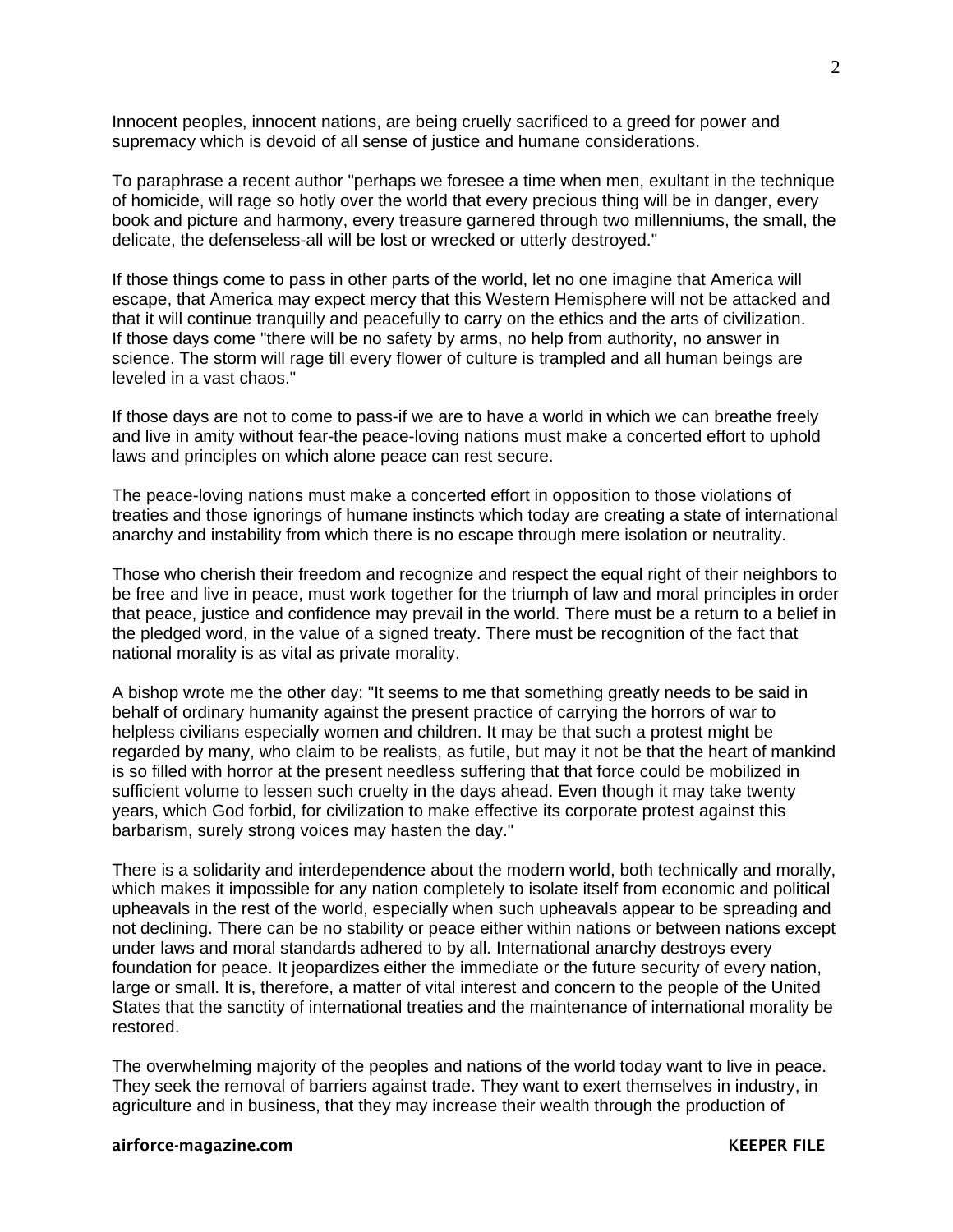wealth-producing goods rather than striving to produce military planes and bombs and machine guns and cannon for the destruction of human lives and useful property.

In those nations of the world which seem to be piling armament on armament for purposes of aggression, and those other nations which fear acts of aggression against them and their security, a very high proportion of their national income is being spent directly for armaments. It runs from thirty to as high as fifty percent. We are fortunate. The proportion that we in the United States spend is far less-eleven or twelve percent.

How happy we are that the circumstances of the moment permit us to put our money into bridges and boulevards, dams and reforestation, the conservation of our soil and many other kinds of useful works rather than into huge standing armies and vast supplies of implements of war. I am compelled and you are compelled, nevertheless, to look ahead. The peace, the freedom and the security of ninety percent of the population of the world is being jeopardized by the remaining ten percent who are threatening a breakdown of all international order and law.

Surely the ninety percent who want to live in peace under law and in accordance with moral standards that have received almost universal acceptance through the centuries, can and must find some way to make their will prevail.

The situation is definitely of universal concern. The questions involved relate not merely to violations of specific provisions of particular treaties; they are questions of war and of peace, of international law and especially of principles of humanity. It is true that they involve definite violations of agreements, and especially of the Covenant of the League of Nations, the Briand-Kellogg Pact and the Nine Power Treaty. But they also involve problems of world economy, world security and world humanity.

It is true that the moral consciousness of the world must recognize the importance of removing injustices and well-founded grievances; but at the same time it must be aroused to the cardinal necessity of honoring sanctity of treaties, of respecting the rights and liberties of others and of putting an end to acts of international aggression.

It seems to be unfortunately true that the epidemic of world lawlessness is spreading. When an epidemic of physical disease starts to spread, the community approves and joins in a quarantine of the patients in order to protect the health of the community against the spread of the disease.

It is my determination to pursue a policy of peace. It is my determination to adopt every practicable measure to avoid involvement in war. It ought to be inconceivable that in this modern era, and in the face of experience, any nation could be so foolish and ruthless as to run the risk of plunging the whole world into war by invading and violating, in contravention of solemn treaties, the territory of other nations that have done them no real harm and are too weak to protect themselves adequately. Yet the peace of the world and the welfare and security of every nation, including our own, is today being threatened by that very thing.

No nation which refuses to exercise forbearance and to respect the freedom and rights of others can long remain strong and retain the confidence and respect of other nations. No nation ever loses its dignity or its good standing by conciliating its differences, and by exercising great patience with, and consideration for, the rights of other nations.

War is a contagion, whether it be declared or undeclared. It can engulf states and peoples

## airforce-magazine.com KEEPER FILE